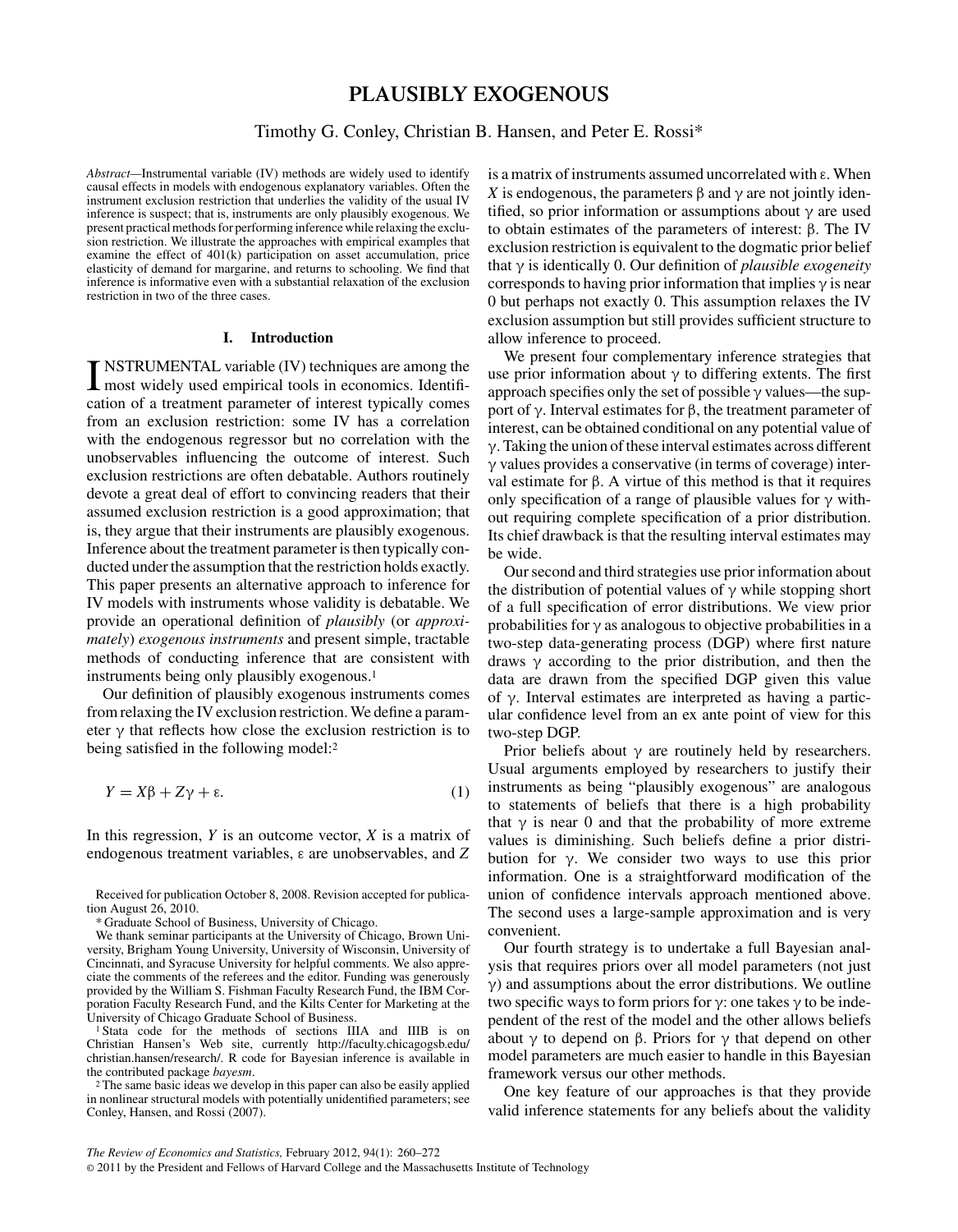of the instruments.3 It is well known that the sensitivity of the 2SLS estimator of β to violations of the exclusion restriction depends on the strength of the instruments.4 For example, relatively minor deviations from the exclusion restriction may greatly decrease precision relative to the case where  $\gamma = 0$ when instruments are weak, whereas large deviations may have only small influences on precision when the instruments are strong. The desire to use instruments that are strong but may violate the exclusion restriction provides a direct motivation for the methods of this paper. In many applications, instruments can yield informative results even under appreciable deviations from an exact exclusion restriction. We illustrate this through empirical examples.

The remainder of this paper is organized as follows. In section II, we revisit model (1) and discuss the importance of instrument strength in determining the influence of violations of the exclusion restriction. We present the inference methods formally in section III. In section IV, we illustrate our methods and sensitivity in three example applications: estimating the effect of 401(k) participation on asset accumulation motivated by Abadie (2003) and Poterba, Venti, and Wise (1995); estimating the price elasticity of demand for margarine following Chintagunta, Dubé, and Goh (2005); and estimating the returns to schooling as in Angrist and Krueger (1991). In section V, we discuss related literature, and section VI concludes.

#### **II. Model**

We are interested in estimating the parameter  $\beta$  in a simultaneous equation model represented in limited information form as

$$
Y = X\beta + Z\gamma + \varepsilon,\tag{2}
$$

$$
X = Z\Pi + V,\tag{3}
$$

where *Y* is an  $N \times 1$  vector of outcomes; *X* is an  $N \times s$  matrix of endogenous variables,  $E[X \varepsilon] \neq 0$ , with treatment parameter of interest  $\beta$ ; *Z* is an *N* × *r* matrix of instruments where  $r \geq s$  with  $E[Z/\varepsilon] = 0$ ;  $\Pi$  is a matrix of first-stage coefficients; and  $\gamma$  is our parameter measuring the plausibility of the exclusion restriction. This model generalizes easily to allow additional predetermined or exogenous regressors.5 The difference between the model defined above and the usual IV model is the presence of the term  $Z_{\gamma}$  in the structural equation. As discussed above, the usual IV assumption corresponds to the exclusion restriction that  $\gamma \equiv 0$ , which may be viewed as a dogmatic prior on  $\gamma$ . Our formalization of the notion of plausible exogeneity of *Z* corresponds to allowing deviations from this dogmatic prior on  $γ$ .

While we present the model with constant coefficients, our approach allows heterogeneous treatment effects. For example, in the model with  $y_i = x_i' \beta_i + z_i' \gamma_i + u_i$  where  $E[z_i u_i] = 0$ ,  $E[x_i u_i] \neq 0$ , and  $\gamma_i$  and  $\beta_i$  are jointly independent of  $x_i$  and *z<sub>i</sub>*, we have that  $y_i = x_i' \beta + z_i' \gamma + \varepsilon_i$  satisfies  $E[x_i \varepsilon_i] \neq 0$  and  $E[z_i \varepsilon_i] = 0$  where  $\varepsilon_i = u_i + x_i'(\beta_i - \beta) + z_i'(\gamma_i - \gamma), \beta = E[\beta_i],$ and  $\gamma = E[\gamma_i]$ . Thus, the only difference between this model and the model in equation (2) is that  $\beta$  should be interpreted as the average treatment effect of *X* on *Y* and  $\gamma$  should be interpreted as the average partial effect of *Z* on *Y*.6

Finally, it is worth noting that the strength of the relationship between *Z* and *X*, captured by  $\Pi$  in equation (3), plays an important role in determining what can be learned about β in equation (2) just as it does in any IV model. The intuition for this can be seen easily in the special case where β and γ are both scalars. In this case,  $\widehat{\beta} = (Z'X)^{-1}Z'Y \stackrel{p}{\rightarrow} \beta + \gamma/\Pi$ , from which it follows that β is far more sensitive to γ when Π is small. This basic intuition holds for all of the inferential approaches we consider in the following section. In particular, small ranges for plausible values of  $\gamma$  will lead to large decreases in the precision of inference relative to the case when  $\gamma \equiv 0$  when the first-stage relationship is weak (Π is small) but may lead to only minor losses in precision when Π is large. This behavior is a manifestation of the point from Bound, Jaeger, and Baker (1995) and others that there is typically a trade-off between instrument strength and degree of violation of the exclusion restriction.

### **III. Inference Procedures**

In this section, we consider four methods for inference about β without assuming  $\gamma$  is exactly 0. In the first, we assume only that the support of  $\gamma$  is known and consider construction of confidence regions for β by essentially taking a union of γ-specific confidence intervals. In the second and third, we view  $\gamma$  as a random parameter and assume beliefs about  $\gamma$  can be described by a proper prior distribution. We view the data-generating process as a two-stage process where a value for  $\gamma$  is drawn and then data are generated from equations (2) and (3) given this value of  $\gamma$ . We obtain frequentist confidence regions that have correct coverage from an ex ante point of view under the assumed distribution for  $\gamma$ . The second approach constructs a confidence region as a union of prior-weighted γ-specific confidence intervals, and the third approach employs a large sample approximation in which prior uncertainty about the exclusion restriction is modeled as being of the same order of magnitude as sampling uncertainty to obtain an approximate distribution for the treatment

<sup>&</sup>lt;sup>3</sup> Note that this allows for beliefs for  $\gamma$  that are not centered at 0.

<sup>4</sup> See, for example, Angrist and Krueger (1994) and Bound, Jaeger, and Baker (1995).

<sup>&</sup>lt;sup>5</sup> It is straightfoward to allow such additional regressors  $\tilde{W}$  into the model by setting  $\tilde{Y} = \tilde{W}B_1 + \tilde{X}\beta + \tilde{Z}\gamma + \epsilon$  and  $\tilde{X} = \tilde{W}B_2 + \tilde{Z}\Pi + V$ . This model reduces to models (1) and (2) by defining *Y*, *X*, and *Z* as residuals from a projection on the space spanned by  $\tilde{W}$ , that is, as  $Y = (I - P_{\tilde{W}})\tilde{Y}$ ,  $X = (I - P_{\tilde{W}}) \tilde{X}, Z = (I - P_{\tilde{W}}) \tilde{Z}.$ 

<sup>&</sup>lt;sup>6</sup>We also note that this framework applies to the case where  $Y = X\beta +$  $g(Z) + u$  and *u* satisifies the usual conditions. In this case, we have  $\gamma =$  $E[z_iz_i']^{-1}E[z_ig(z_i)]$ , the projection coefficient of *g*(*Z*) onto *Z*, and  $\varepsilon = u +$ *(g(Z)*−*Z*γ*)*, which is uncorrelated with *Z*. We provide an example within a simple LATE model in a working paper version of this paper: Conley et al. (2007).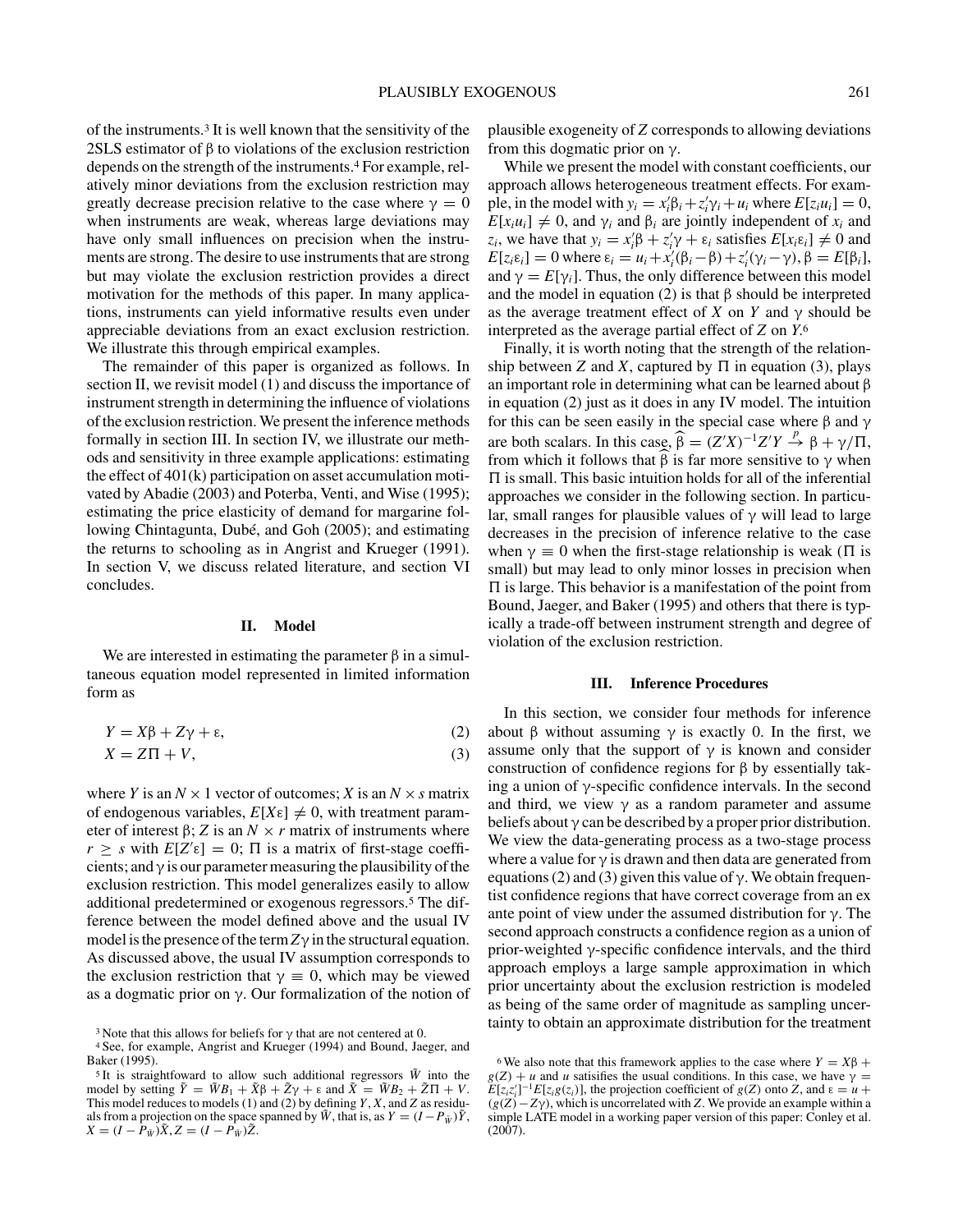effect estimator. In the fourth and final approach, we again adopt a prior distribution over  $\gamma$  and couple this with a prior over all the other model parameters and additional assumptions about the distribution of the unobserved errors ε and *V*, which allow us to pursue inference in a fully Bayesian manner.

### *A. Union of Confidence Intervals with* γ *Support Assumption*

Our first inference method uses only a support assumption about  $\gamma$ . Specifically, suppose prior information consists of knowledge of the support for  $\gamma$ ,  $\mathcal{G}$ , which is bounded. If the true value of γ was the value  $γ_0 ∈ G$ , then we could subtract  $Z\gamma_0$  from both sides of the equation in model (2) and estimate

$$
(Y - Z\gamma_0) = X\beta + \varepsilon
$$

using any estimation method based on the orthogonality of the instruments *Z* and errors ε. The usual asymptotic approximations could be employed to obtain a  $(1 - \alpha)$  confidence interval for β under the assumption that the true value of γ equals  $\gamma_0$ . In theory, a set of such confidence intervals could be constructed for all points in the support  $\mathcal{G}$ , and the union of these γ-specific confidence regions for β will have coverage of at least  $(1 - \alpha)$ . Our approach is simply to approximate this union of confidence intervals.7

For ease of exposition, we present details for the two-stage least squares (2SLS) estimator of β. Under the maintained assumption that  $\gamma = \gamma_0$ ,

$$
\widehat{\beta}_N(\gamma_0) \equiv (X'P_ZX)^{-1}X'P_Z(Y - Z\gamma_0),
$$

where the projection matrix  $P_Z \equiv Z(Z'Z)^{-1}Z'$ . Simplifying this expression yields

$$
\widehat{\beta}_N(\gamma_0) = \beta + (X'P_ZX)^{-1}X'P_Z\varepsilon,
$$

from which it will follow under conventional regularity conditions that

$$
\sqrt{N}(\widehat{\beta}_N(\gamma_0) - \beta) \stackrel{d}{\rightarrow} N(0, V(\gamma_0)),
$$
\n(4)

where  $V(\gamma_0)$  is the usual asymptotic covariance matrix for 2SLS with  $Y - Z\gamma_0$  as the dependent variable.

For simplicity, we suppose that *s*, the dimension of β, equals 1 in the following. The discussion generalizes immediately to  $s > 1$  at the cost of complicating the notation.<sup>8</sup> Using equation (4), we could estimate a symmetric  $(1 - \alpha)$ confidence interval for β under the maintained assumption that  $\gamma = \gamma_0$  in the usual way:

$$
CI_N(1-\alpha,\gamma_0) = \left[\widehat{\beta}_N(\gamma_0) \pm c_{1-\alpha/2}\sqrt{\widehat{V}_N(\gamma_0)/N}\right],\qquad(5)
$$

where  $V_N(\gamma_0)$  is a consistent estimator of  $V(\gamma_0)$  and the critical value  $c_{1-\alpha/2}$  is the  $(1-\alpha/2)$  quantile of the standard normal distribution. Of course, the quantity in equation (5) is simply the  $(1-\alpha)$  confidence interval for  $\beta$  constructed in the usual fashion from the output of any statistical package from the 2SLS regression of  $Y - Z\gamma_0$  on *X* using *Z* as instruments. For each element of  $G$ , we could construct such an interval and define a  $(1 - \alpha)$  confidence interval for  $\beta$  as the union of this set of confidence intervals:

$$
CI_N(1-\alpha) = \bigcup_{\gamma_0 \in \mathcal{G}} CI_N(1-\alpha, \gamma_0). \tag{6}
$$

Since we know that  $\gamma \in \mathcal{G}$  and that the intervals  $Cl_N(1-\alpha, \gamma_0)$ were all constructed such that  $Pr{\beta \in CI_N(1-\alpha, \gamma_0)} \rightarrow$  $1 - \alpha$  when  $\gamma = \gamma_0$ , it follows immediately that asymptotically  $Pr{\beta \in CI_N(1-\alpha)} \geq 1-\alpha$ . That is,  $CI_N(1-\alpha)$ will cover the true parameter value with at least probability *(*1 − α*)* asymptotically. The interval  $Cl_N(1 - \alpha)$  is easily approximated in practice by gridding up the support  $G$ and taking the union of  $CI_N(1 - \alpha, \gamma_0)$  over the grid points for  $\gamma_0$ .

A (weakly) shorter version of  $CI_N(1-\alpha)$  is available if we allow the  $\gamma_0$ -specific intervals to be asymmetric. For each  $\gamma_0$ , we can define a potentially asymmetric confidence interval for β using an additional parameter  $\delta(\gamma_0) \in [0, \alpha]$ , which describes the degree of asymmetry in the interval, which may depend on  $\gamma_0$ . Under the maintained assumption that  $\gamma = \gamma_0$ , this confidence interval is

$$
CI_N(1 - \alpha, \gamma_0, \delta(\gamma_0))
$$
  
=  $[\widehat{\beta}_N(\gamma_0) + c_{\alpha-\delta(\gamma_0)}\sqrt{\widehat{V}_N(\gamma_0)/N},$   
 $\widehat{\beta}_N(\gamma_0) + c_{1-\delta(\gamma_0)}\sqrt{\widehat{V}_N(\gamma_0)/N}].$  (7)

Again under conventional regularity conditions, it follows that  $Pr{\beta \in CI_N(1-\alpha, \gamma_0, \delta(\gamma_0))} \rightarrow 1 - \alpha \text{ as } N \rightarrow \infty \text{ if }$  $\gamma = \gamma_0$ . Likewise, we can define a  $(1-\alpha)$  confidence interval for β as the union of this set of confidence intervals,

$$
CI_N(1-\alpha,\delta(\cdot)) = \bigcup_{\gamma_0 \in \mathcal{G}} CI_N(1-\alpha,\gamma_0,\delta(\gamma_0)),\tag{8}
$$

where the expression δ*(*·*)* is used to denote the function mapping  $G$  into our asymmetry parameter. The interval  $CI_N(1 - \alpha, \delta(\cdot))$  has at least  $(1 - \alpha)$  coverage for any function  $\delta(\cdot)$ , and the minimum length interval can be found as the solution to the problem of minimizing the length of  $CI_N(1 - \alpha, \delta(\cdot))$  by choice of  $\delta(\cdot)$ . The shortest possible interval length is given as the solution to

$$
\min_{\delta(\cdot)} \int_{-\infty}^{\infty} 1\{b \in CI_N(1-\alpha, \delta(\cdot))\} db
$$
  
s.t.  $\delta(\gamma_0) \in [0, \alpha]$  for all  $\gamma_0 \in \mathcal{G}$ , (9)

<sup>7</sup> This approach is clearly related to the literature on bounds; see, for example, Manski (2003).

 $8$  An interesting issue that arises in overidentified models  $(r > s)$  is that one can in principle learn about subspaces of γ. One approach would be to combine one of our inference procedures with the approach of Small (2007). A fully Bayesian procedure also naturally accounts for this, and one can in principle look at the posteriors for γ.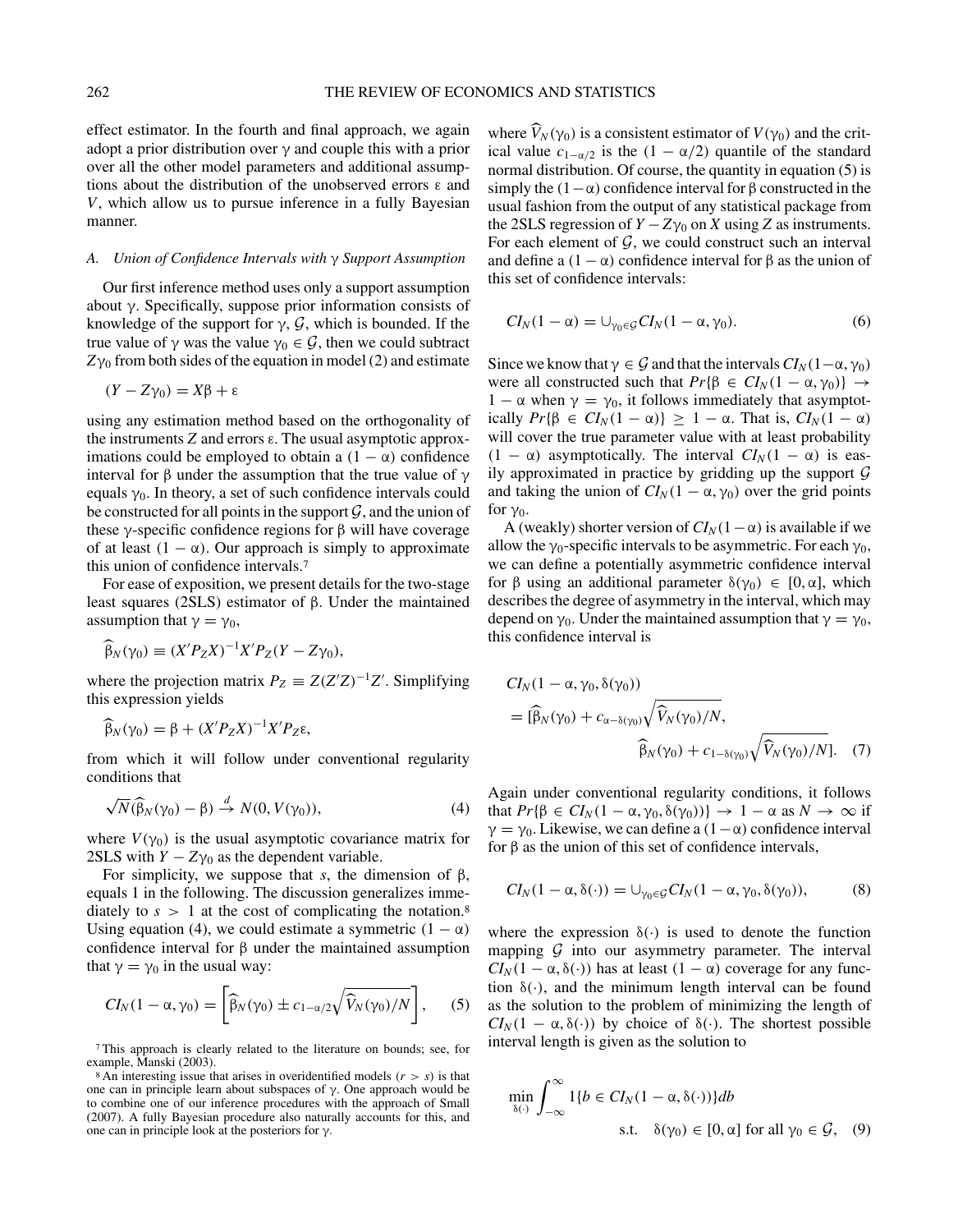where  $1\{\cdot\}$  is the indicator function, which is 1 when the event in the braces is true.9

In practice, we anticipate that often there will be only modest gains from calculating the shortest interval by solving the minimization problem in equation (9) compared with the easy-to-compute union of symmetric intervals, equation (6). Such small gains are illustrated in the empirical examples.

The chief drawback of the union of confidence intervals approach is that the resulting confidence regions may be large. In a sense, this approach produces valid intervals by requiring correct coverage in every possible case, including cases that a researcher may believe unlikely. Alternatively, one may be willing to use more prior information than just the support of γ. In particular, if one is willing to assign a prior distribution over potential values for γ, intervals that use this additional information are feasible. These intervals will generally be much narrower than those produced using the bounds given above.

### *B. Unions of Prior-Weighted Confidence Intervals*

A natural way to use prior information beyond a support restriction is to construct a union of confidence intervals as in the previous section, allowing oneself to weight the intervals for different values of  $\gamma$  depending on prior beliefs about likely values of  $\gamma$ . A way to achieve this weighting is by allowing the levels of the confidence intervals that go into forming the union to differ depending on the likelihood of the corresponding values of  $\gamma$ . In particular, we can choose low levels of confidence for unlikely values of  $γ$  and higher levels of confidence for more likely values. Under the specified distribution for  $\gamma$ , the union of these regions will have correct ex ante coverage and, because an additional choice variable has been added relative to the previous section, may be shorter than the bounds in section IIIA.

We begin by defining another  $\gamma_0$ -specific confidence interval with an additional degree of freedom, allowing the confidence level  $\alpha$  to also depend on  $\gamma_0$ . Thus, we define a  $(1 - a(\gamma_0))$  confidence interval for β conditional on  $\gamma = \gamma_0$ as

$$
CI_N(1 - a(\gamma_0), \gamma_0, \delta(\gamma_0))
$$
  
=  $[\widehat{\beta}_N(\gamma_0) + c_{a(\gamma_0) - \delta(\gamma_0)}\sqrt{\widehat{V}_N(\gamma_0)/N},$   
 $\widehat{\beta}_N(\gamma_0) + c_{1-\delta(\gamma_0)}\sqrt{\widehat{V}_N(\gamma_0)/N}].$  (10)

Without any information about the distribution of  $\gamma$  beyond a support condition, the only way to ensure correct ex ante coverage of  $(1 - \alpha)$  is to set  $a(\cdot) \equiv \alpha$  and take the union of confidence sets as was done above. This union of confidence intervals is a natural place to start and will certainly produce a confidence region for β that has correct coverage. However, the additional information available in a specified prior over possible values for γ opens the possibility of achieving correct coverage with a shorter interval by weighting the confidence intervals according to the prior.

We define a union of prior-weighted confidence intervals as

$$
CI_{F,N}(1-\alpha, a(\cdot), \delta(\cdot)) = \bigcup_{\gamma_0 \in \mathcal{G}} CI_N(1-a(\gamma_0), \gamma_0, \delta(\gamma_0))
$$
\n(11)

subject to  
\n
$$
\delta(\gamma_0) \in [0, \alpha(\gamma_0)] \text{ and } \int_{\mathcal{G}} \alpha(\gamma_0) dF(\gamma_0) = \alpha,
$$

where  $CI_N(1 - a(\gamma_0), \gamma_0, \delta(\gamma_0))$  is a  $(1 - a(\gamma_0))$  (possibly asymmetric) confidence interval given  $\gamma = \gamma_0$  defined by equation (10). The constraint  $\int_{\mathcal{G}} \alpha(\gamma_0) dF(\gamma_0) = \alpha$  ensures ex ante coverage of  $(1-\alpha)$ , under the prior distribution *F*. Under regularity conditions,  $CI_{F,N}(1 - \alpha, a(\cdot), \delta(\cdot))$  has coverage at least  $(1 - \alpha)$ , as  $N \to \infty$  (see the appendix).

The ability to choose the level of the confidence intervals  $(1 - a(\gamma_0))$  to vary according to the hypothesized value of  $\gamma_0$  allows us to implicitly weight the confidence intervals obtained for different values of  $\gamma_0$  according to prior beliefs about the likelihood of particular values of  $γ$ . We are able to choose low levels of confidence for unlikely values of γ and higher levels of confidence for more likely values. Under the specified distribution for  $\gamma$ , the union of these regions will have correct coverage and, because an additional choice variable has been added, will be (weakly) shorter than the bounds in section IIA if the functions  $a(\cdot)$  and  $\delta(\cdot)$  are chosen well. The choices of  $a(\cdot)$  and  $\delta(\cdot)$  that minimize the size of the interval solve the following problem:

$$
\min_{a(\cdot),\delta(\cdot)} \int_{-\infty}^{\infty} 1\{b \in CI_{F,N}(1-\alpha,a(\cdot),\delta(\cdot))\} db.
$$
 (12)

Note that this problem corresponds to a modification of the choice problem for the minimum-length interval given only support information. The modification is to introduce an additional free parameter  $a(\cdot)$ , so the interval corresponding to the solution of equation (12) will always be weakly smaller than the confidence region obtained without using the distributional information about  $γ$ .

Table 1 illustrates the difference between intervals constructed using only support information as in section IIIA and intervals that make use of a fully specified prior. We consider a highly stylized example where  $\gamma$  may take on one of two values:  $\gamma_1$  or  $\gamma_2$ . With  $\gamma = \gamma_1$ , the estimator of  $\beta$  takes on a value of 1 and has a standard error of 1, and when  $\gamma = \gamma_2$ , the estimator of  $\beta$  is 4 with a standard error of 2. The columns labeled "Support Restriction" present intervals constructed using the approach of section IIIA, and the columns labeled

<sup>9</sup> We note that in some ways, this is similar to the problem considered in Imbens and Manski (2004). We are implicitly maintaining the assumption throughout that  $E[x_i z_i]$  is full rank with minimum singular value bounded away from 0 and that the support of  $\gamma$  is of positive length bounded away from 0 under which there is no uniformity problem. We also note that the minimization problem (9) would ensure uniformity under much weaker conditions as it essentially adopts the solution presented in Imbens and Manski (2004).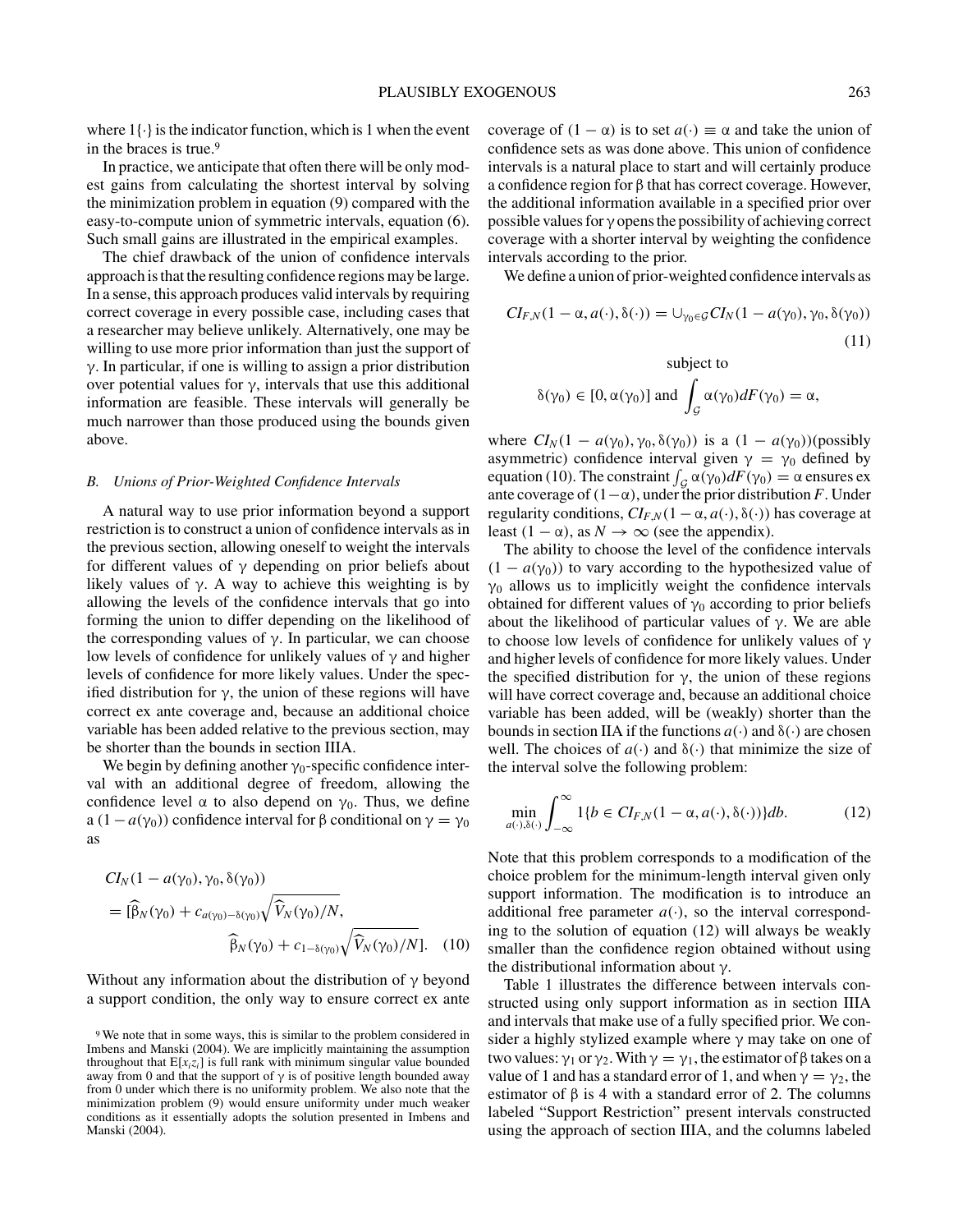Table 1.—Interval Estimates for Two-Point Example

|                                                                                                                                                                                                                                                     | <b>Support Restriction</b> |                   | Fully Specified Prior       |                             |
|-----------------------------------------------------------------------------------------------------------------------------------------------------------------------------------------------------------------------------------------------------|----------------------------|-------------------|-----------------------------|-----------------------------|
|                                                                                                                                                                                                                                                     | Symmetric                  | Asymmetric        | $P(\gamma = \gamma_1) = .5$ | $P(\gamma = \gamma_1) = .9$ |
| 90% Confidence Interval                                                                                                                                                                                                                             | $(-0.645, 7.289)$          | $(-0.282, 6.759)$ | $(-0.645, 6.162)$           | $(-1.007, 3.179)$           |
| Ninety percent confidence intervals for example where y may take on two values: y <sub>1</sub> and y <sub>2</sub> . When $y = y_1$ , the estimate of B is 1 with a standard error of 1, and when $y = y_2$ , the estimate of B is 4 with a standard |                            |                   |                             |                             |

error of 2. Intervals in the "Support Restriction" columns are obtained imposing only that γ takes on one its two possible values. "Symmetric" is the union of the two symmetric intervals, and "Asymmetric" is the<br>minimum l

"Fully Specified Prior" present intervals that make use of prior beliefs over the probability of each potential value of  $\gamma$ .

We first consider the "Support Restriction" results. The union of symmetric intervals is trivially constructed by taking the usual 90% confidence interval for  $\gamma_1$ , (-0.645, 2.645), and  $\gamma_2$ , (.710, 7.289), and forming the interval as the minimum of the lower end points and maximum of the upper end points. To get the length-minimizing union of intervals imposing only the support retriction, we then note that we can increase the lower end point of the  $\gamma_1$  interval (−0.645, 2.645) while simultaneously increasing its upper end point. Retaining 90% coverage requires that the increase in the upper end point of the  $\gamma_1$  interval be larger than the increase in the lower end point of the  $\gamma_1$  interval due to the shape of the normal distribution, but this is irrelevant from the standpoint of the union of intervals as long as the upper end point of the  $\gamma_1$  interval remains smaller than the upper end point of the  $\gamma_2$  interval. A similar argument holds for decreasing the lower and upper end points of the  $\gamma_2$  interval. The length-minimizing interval occurs where the two lower end points and the two upper end points coincide. In this example, this occurs when the  $\gamma_1$  interval has lower and upper tail probabilities of .099999996 and .000000004, respectively, and when the  $\gamma_2$  interval has lower and upper tail probabilities of .016 and .084, respectively.

For the prior-weighted intervals, we consider two different prior specifications. In the first, we assume each potential value of  $γ$  is equally likely, and we assume  $γ_1$  occurs with 90% probability in the second. In both cases, we see gains over the minimum length union that uses only the support restriction, with the gains being much larger with the more asymmetric prior. Specifically, the interval under equal prior probabilities is  $(-0.645, 6.162)$ , and the interval when  $\gamma_1$  is 90% likely is*(*−1.007, 3.179*)*. The narrowing of the intervals is due to two factors. When prior probabilities are unequal, the length of the interval may be reduced by downweighting the unlikely  $\gamma$  event by substantially reducing the level and length of the associated confidence interval. This reduction in the level of the interval associated with the unlikely event can be done while maintaining ex ante coverage at the desired level with only a slight increase in the length of the other interval because the unlikely  $\gamma$  event has low prior probability. The second factor is that one can also play favorites in the equal probability case by downweighting the interval associated with the value of  $\gamma$  that produces the larger variance estimator of β. We have approximately a 95% interval for  $\gamma = \gamma_1$  and an 85% interval for  $\gamma = \gamma_2$  in this example. It is important to note that any prior, including the uniform, is imposing additional prior information beyond what is provided by simply

specifying the support. This fact is also illustrated in the empirical examples.

#### *C.* γ *Local-to-Zero Approximation*

Our third approach uses a large-sample approximation that models uncertainty about  $\gamma$  as being the same order of magnitude as sampling uncertainty. The econometric jargon for this strategy is that  $\gamma$  is treated as being local-to-zero.<sup>10</sup> This treatment produces the following approximation to the distribution of  $β$ :

$$
\widehat{\beta}^{approx} N(\beta, V_{2SLS}) + A\gamma,
$$
  
\n
$$
A = (X'Z(Z'Z)^{-1}Z'X)^{-1}(X'Z),
$$
  
\n
$$
\gamma \sim F.
$$
\n(13)

The first term in this expression,  $N(\beta, V_{2SLS})$ , is the usual 2SLS asymptotic distribution. *V*2*SLS* is the typical variancecovariance matrix estimator for 2SLS, returned by any standard software package.11 The second term, which is assumed independent of the first, reflects the influence of exogeneity error. The distribution of the exogeneity error term depends on sample moments in the matrix A and the specified prior distribution  $F$  for  $\gamma$ .

This approximation is easy to use. The approximate distribution for  $\beta$  takes its most convenient form when one uses a Gaussian prior for  $\gamma$ , say,  $N(\mu_{\gamma}, \Omega_{\gamma})$ . With such priors, the distribution for  $\beta$  is, of course, Gaussian:

$$
\widehat{\beta}^{approx} N(\beta + A\mu_{\gamma}, V_{2SLS} + A\Omega_{\gamma}A').
$$

This approximation is easily implemented with any conventional software package and a researcher-specified  $\mu_{\gamma}$  and  $Ω<sub>γ</sub>$ .

In situations that dictate a non-Gaussian prior *F*, confidence intervals for β are easily constructed by simulating from the distribution of deviations of  $\beta$  from  $\beta$ :  $\Delta = \beta - \beta$ where

$$
\Delta \sim N(0, V_{2SLS}) + A\gamma, \quad \gamma \sim F.
$$

<sup>10</sup> A formal statement of the asymptotic sequence and derivation of the result is provided in the appendix. The key component of the derivation is treating  $\gamma$  as being of the same order of magnitude as the sampling error: treating γ as being of the same order of magnitude<br>that is,  $γ = η / √N$ , where η follows a distribution.

<sup>11</sup> Standard covariance matrix estimators used in estimating  $V_{2SLS}$  remain consistent under the definition of plausible exogeneity where specification error is of the same order as sampling error. Examples include the Huber-Eicker-White estimator for independent data or a heteroskedasticity, autocorrelation consistent estimator as in Andrews (1991) for time series or Conley (1999) for spatial data.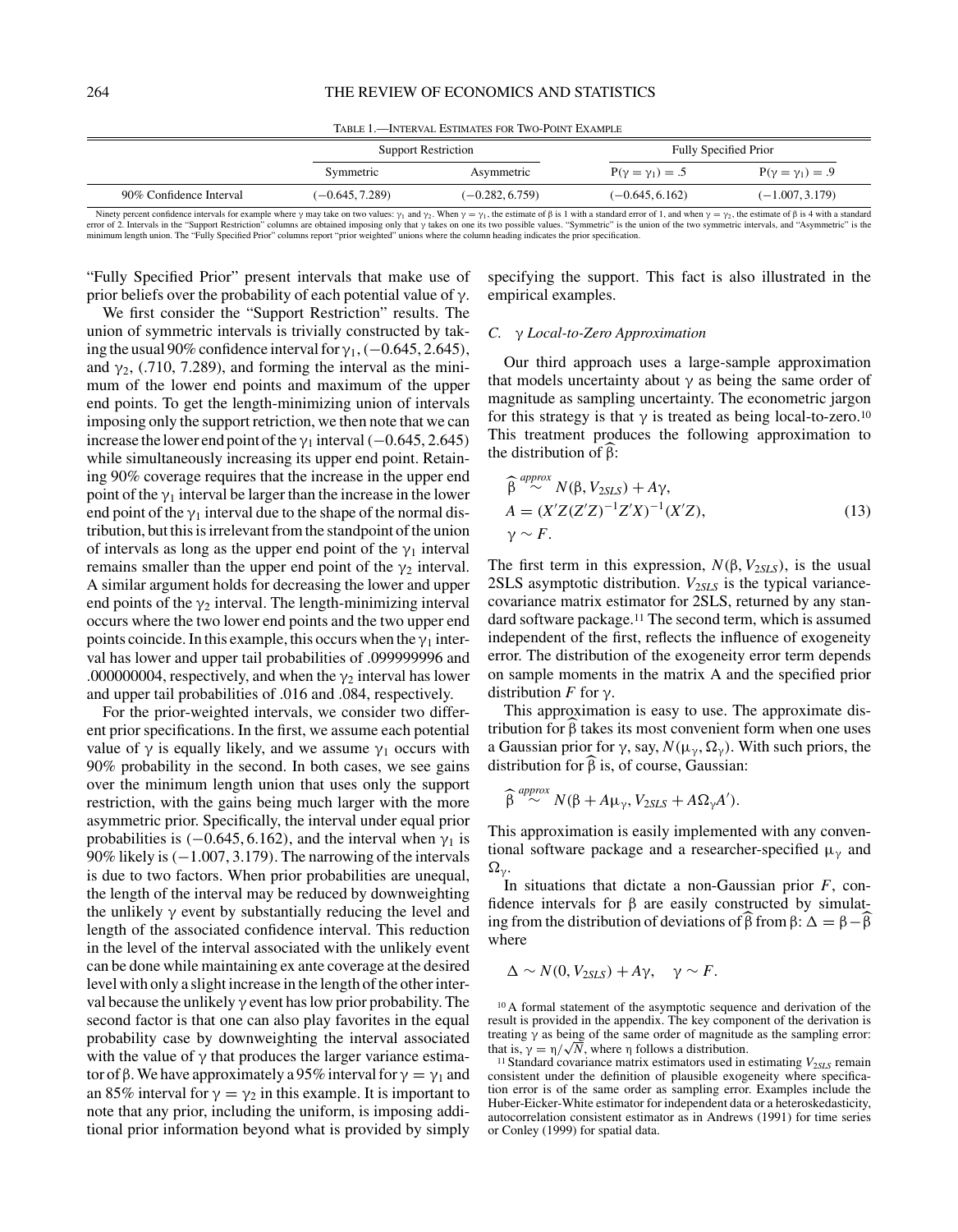Draws from the  $\Delta$  distribution can be constructed as follows:

- 1. Use any standard software package to compute A and the 2SLS covariance matrix  $V_{2SLS}$ .
- 2. Generate one draw,  $\Delta_1$ , from the desired distribution by generating a  $N(0, V_{2SLS})$  draw and adding it to A times a draw from *F*.
- 3. Repeat step 2 B times for some large number B to generate a set of  $\Delta$  draws:  $\Delta_1, \Delta_2, \ldots, \Delta_B$ .
- 4. Compute percentiles of the B draws to use for confidence intervals. For example, find the α*/*2 and  $1 - \alpha/2$  percentiles, and label them  $c_{\alpha/2}$  and  $c_{1-\alpha/2}$ , respectively.
- 5. Construct a  $(1 \alpha)$ , confidence interval for β as  $\beta$   $c_{1-\alpha/2}, \beta - c_{\alpha/2}$ ].

One nice aspect of the approximate distribution in equation (13) is that the relationship between strength of instruments and the impact of exogeneity errors is transparent. A given exogeneity error  $\gamma$  is multiplied by *A*. Thus, the size of *A* determines how strongly exogeneity errors influence inference about  $\beta$ . The strength of instruments is relevant as it determines the *Z X* term.Weak instruments by definition have low magnitudes of *Z X*. As *Z X* occurs twice in the denominator of *A* versus only once in its numerator, the influence of small *Z X* will be akin to that of dividing by a small number. Weak instruments with small *Z X* will therefore amplify exogeneity errors compared to strong instruments with large *Z X*.

This approach to performing inference with plausibly exogenous instruments is appealing in that it is extremely simple to implement. In the case of a mean 0 normal prior, it requires only an adjustment to the asymptotic variance. The simplicity of the approach with this prior lends itself to examining how results vary with changes in prior beliefs, as discussed in section V. It will produce valid frequentist inference under the assumption that the prior is correct and will provide robustness relative to the conventional approach (which assumes  $\gamma \equiv 0$ ) even when incorrect.

## *D. Full Bayesian Analysis*

In the previous subsections, we have considered two types of prior information: knowledge of the support of  $\gamma$  and explicit prior distributions over  $\gamma$ . A Bayesian approach to inference is a natural complement to these methods that incorporate prior information about part of the model defined by equations (1) and (2). Of course, Bayesian inference will require priors over the other model parameters, as well as assumptions regarding the distribution of the error terms to complete the model likelihood. We let  $p(Data|\beta, \gamma, \Pi, \theta)$  be the likelihood of the data conditional on the treatment and reduced-form parameters, *(*β, γ, Π*)*, and the parameters characterizing the distribution of the error terms, θ. Our inference will be based on the posterior distribution for β,  $\Pi$ , and θ given the data, integrating out  $\gamma$ :

$$
p(\beta, \Pi, \theta | Data) \propto \int p (Data | \beta, \gamma, \Pi, \theta) p_{\gamma} \times (\gamma | \beta, \Pi, \theta) p_{\{\beta, \Pi, \theta\}}(\beta, \Pi, \theta) d\gamma, \quad (14)
$$

where  $p_{\{\beta,\Pi,\theta\}}(\beta,\Pi,\theta)$  is the prior distribution over the model parameters and  $p_\nu$ (γ|β, Π, θ) is the prior distribution over γ, which in principle is allowed to depend on all other model parameters.We note that allowing this dependence is straightforward in the Bayesian setting and allows a great deal of flexibility in the way prior information regarding the exogeneity error  $\gamma$  is incorporated. For example, it is simple to allow prior beliefs that  $\gamma$  is likely to be a small proportion of the value of β or beliefs about the exclusion restriction in terms of the unidentified population  $R^2$  of the regression of *Z* on the structural error, in which case the prior would depend on the distributional parameters θ. Either of these approaches to prior information is cumbersome in the frequentist frameworks outlined previously.

In the Bayesian analyses reported in our empirical examples, we consider possible priors for  $\gamma$  that do and do not depend on β:

$$
Prior 1: \quad \gamma \sim N(\mu, \delta^2 I). \tag{15}
$$

$$
\text{Prior 2}: \quad \gamma | \beta \sim N(0, \delta^2 \beta^2 I). \tag{16}
$$

With prior 1, we need some idea of the size of the direct effect γ without reference to the treatment effect β. This information may come from other data sources, or we may have some intuition about potential benchmark values for γ. We anticipate using prior 2 with  $\delta$  small, based on the idea that the effects of *Z* on *Y* should be smaller than the effect of *X* on *Y* and that the treatment effect could be used to benchmark γ were it available. This prior is one representation of the core idea that the exclusion restriction need not hold exactly but that deviations should be small. Prior 2 is a nonstandard prior in the Bayesian simultaneous equations literature where independent priors are typically used for model coefficients. Prior 2 assesses the conditional prior distribution of  $\gamma$  given β and can be coupled with a standard diffuse normal prior on β. To complete the model, we use a Gaussian distribution for  $(\varepsilon, V)$  that is independent of Z. We use this model for simplicity, and because the focus of this paper is on the prior for  $\gamma$ , we could of course employ Bayesian methods with any parametric likelihood or a nonparametric approach as in, for example, Conley, Rossi, and McCullogh (2006). In our examples, we use a Gaussian likelihood and priors. Computation in this case is quite similar to standard approaches in the Bayesian literature, so we leave computational details to the appendix.

We anticipate that in many applications, the Bayesian posterior intervals and the local-to-0 confidence intervals under the same prior for  $\gamma$  will be close. This similarity occurred in each of our empirical examples below. We suspect that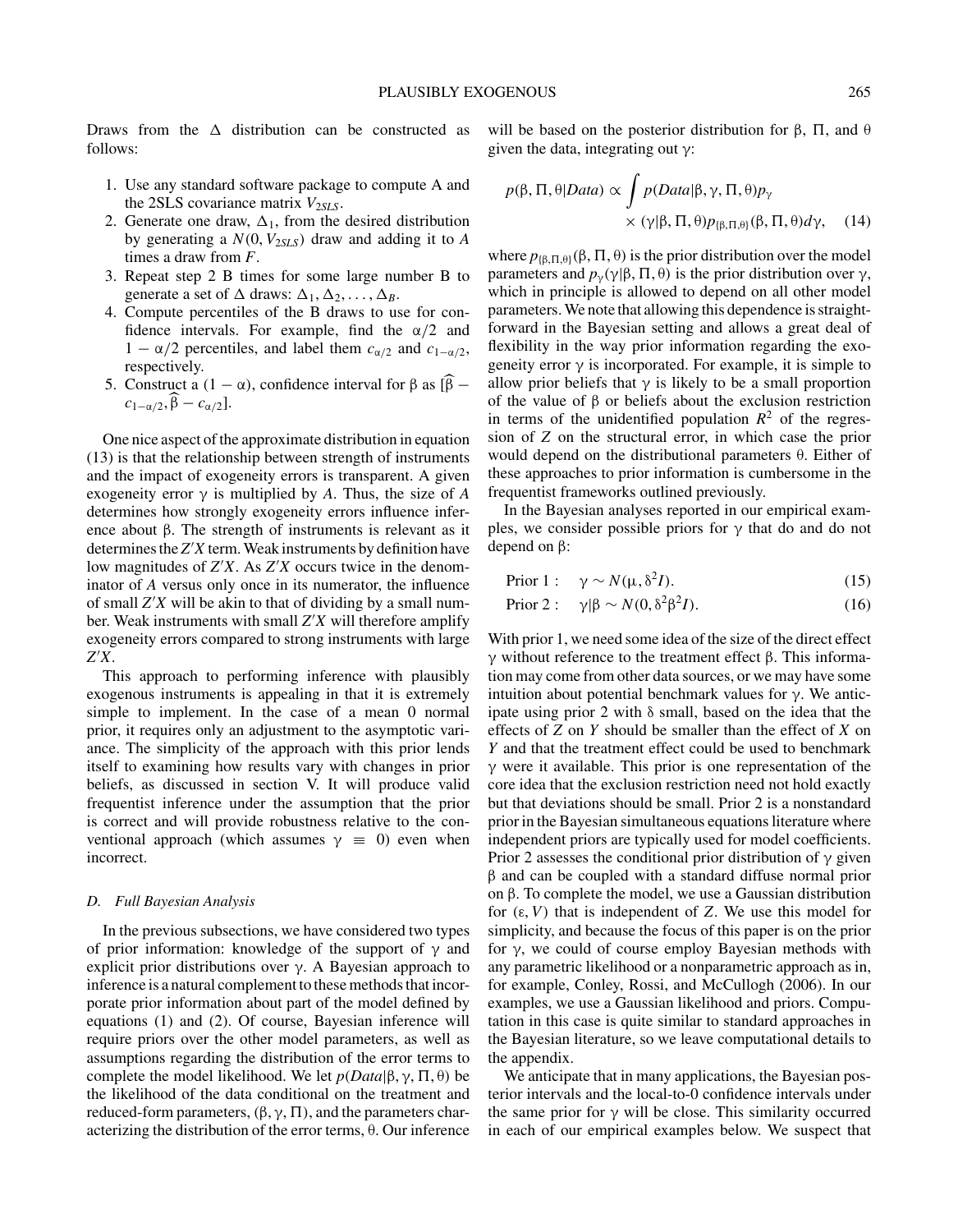this is because the Bayesian posterior for β is largely influenced by two components: the likelihood, which by standard arguments will lead the posterior to behave similar to the asymptotic distribution for  $\beta$  when identification is strong, and the prior over  $\gamma$ . Since we use the same priors over  $\gamma$  and identification is fairly strong based on standard criteria in at least two of our examples, the close correspondence between the two is not surprising.

## **IV. Examples Illustrating Inference with Alternate Priors and Instruments**

We use a set of empirical examples to illustrate our methods in practice. Because of the importance of prior beliefs and because researchers will likely differ on their exact prior beliefs, it will be useful to apply our procedures under more than one assumption regarding  $\gamma$  and compare the resulting inference for β. For example, in the support-restriction-only approach in section IIIA, with one instrument, one could take the support of γ to be an interval  $[-\delta, \delta]$  and plot a confidence interval of interest versus many different values of δ. For the other methods presented in sections IIIB through IIID, a fully specified prior distribution is required, and thus the analysis requires choosing different distributions for γ. In these cases, one can proceed by selecting a parametric family for  $\gamma$  and then varying the distributional parameters. For example, with one instrument, one could take  $\gamma$  to be normally distributed with mean 0 and variance  $\delta^2$ .

We present three illustrative example applications of our methods: the effect of participating in a 401(k) plan upon accumulated assets, the demand for margarine, and the returns to schooling. We have chosen these three examples to illustrate both the breadth of potential applications for our methods and some of the variety of specifications for  $\gamma$  priors that may prove useful. The 401(k) application provides an example where some researchers may anticipate a violation of the exclusion restriction. Our methods can readily accommodate this by using priors for  $\gamma$  that are not centered at 0. In-demand estimation priors for a wholesale price direct effect,  $γ$ , might be usefully specified as depending on the price elasticity of interest. This is easily captured by using priors for γ that depend on β. Finally, the returns-toschooling application provides an example scenario where a prior for  $\gamma$  can be grounded in existing research. In all applications, we assume independence across observations and estimate covariance matrices using the Huber-Eicker-White heteroskedasticity-consistent covariance matrix estimator.

## *A. Effect of 401(k) Participation upon Asset Accumulation*

Our first example application examines the effect of 401(k) plan participation upon asset accumulation.12 The outcome of interest is net financial assets (1991 dollars), and the treatment of interest is an indicator for 401(k) participation in the following regression:

Net financial assets = 
$$
β × 401(k)
$$
 participation  
+  $Xλ + Zγ + u$ .

*X* is a matrix of covariates with five age category indicators, seven income category indicators, family size, four education category indicators, a marital status indicator, a two-earner status indicator, a defined benefit pension indicator, an IRA participation indicator, and a home ownership indicator. The instrument  $Z$  is an indicator for  $401(k)$  plan eligibility: whether an individual in the household works for a company with a 401(k) plan.

An argument for 401(k) eligibility being a valid instrument is put forth in a series of articles by Poterba, Venti, and Wise (1994, 1995, 1996). These authors argue that eligibility for a  $401(k)$  can be taken as exogenous given income, and  $401(k)$ eligibility and participation are of course correlated. They (1994, 1995, 1996) use this argument to estimate the effect of 401(k) eligibility on assets. For our example, we follow Abadie (2003), who uses this same basic set of arguments to motivate the use of  $401(k)$  eligibility as an instrument for  $401(k)$  participation. The main claim for  $401(k)$  eligibility's being exogenous is that eligibility is determined by employers and so is plausibly taken as an exogenous conditional on covariates. Of course, the argument for the exogeneity of 401(k) eligibility is hardly watertight. For example, one might conjecture that firms that introduced 401(k)s did so due to pressure from their employees, implying that firms with plans are those with employees who really like saving.<sup>13</sup>

Figure 1 displays results for the full array of our methods with  $\gamma$  priors centered at 0. This figure plots five sets of confidence intervals for an array of assumptions about prior information indexed by the parameter δ. The widest set of solid lines presents 95% confidence intervals using the method in section IIIA with a union of symmetric  $\gamma_0$ specific intervals. Their corresponding support restrictions are of the form  $\gamma \in [-2\delta, +2\delta]$ . The lines that lie just inside them are the minimum-length bound from section IIIA with the same  $[-2\delta, +2\delta]$  support condition. The remaining three intervals are very close to each other, well within the supportrestriction-only intervals. Among this set of lines, the  $+$  lines correspond to the union of prior-weighted intervals approach from section IIIB with  $\gamma$  prior of  $N(0, \delta^2)$ , the dashed lines correspond to the local-to-0 method of section IIIC with γ prior of  $N(0, \delta^2)$ , and the dot-dash lines are 95% Bayesian credibility intervals, .025 and .975 quantiles of the posterior for β, from section IIID, again obtained with a γ prior of *N*(0,  $\delta^2$ ).

<sup>12</sup> See Poterba et al. (1995), Abadie (2003), Benjamin (2003), and Chernozhukov and Hansen (2004) for further details about sample construction and descriptive statistics.

 $13$  See Engen, Gale, and Sholz (1996) for arguments as to why  $401(k)$ eligibility is not a valid instrument conditional on available observables.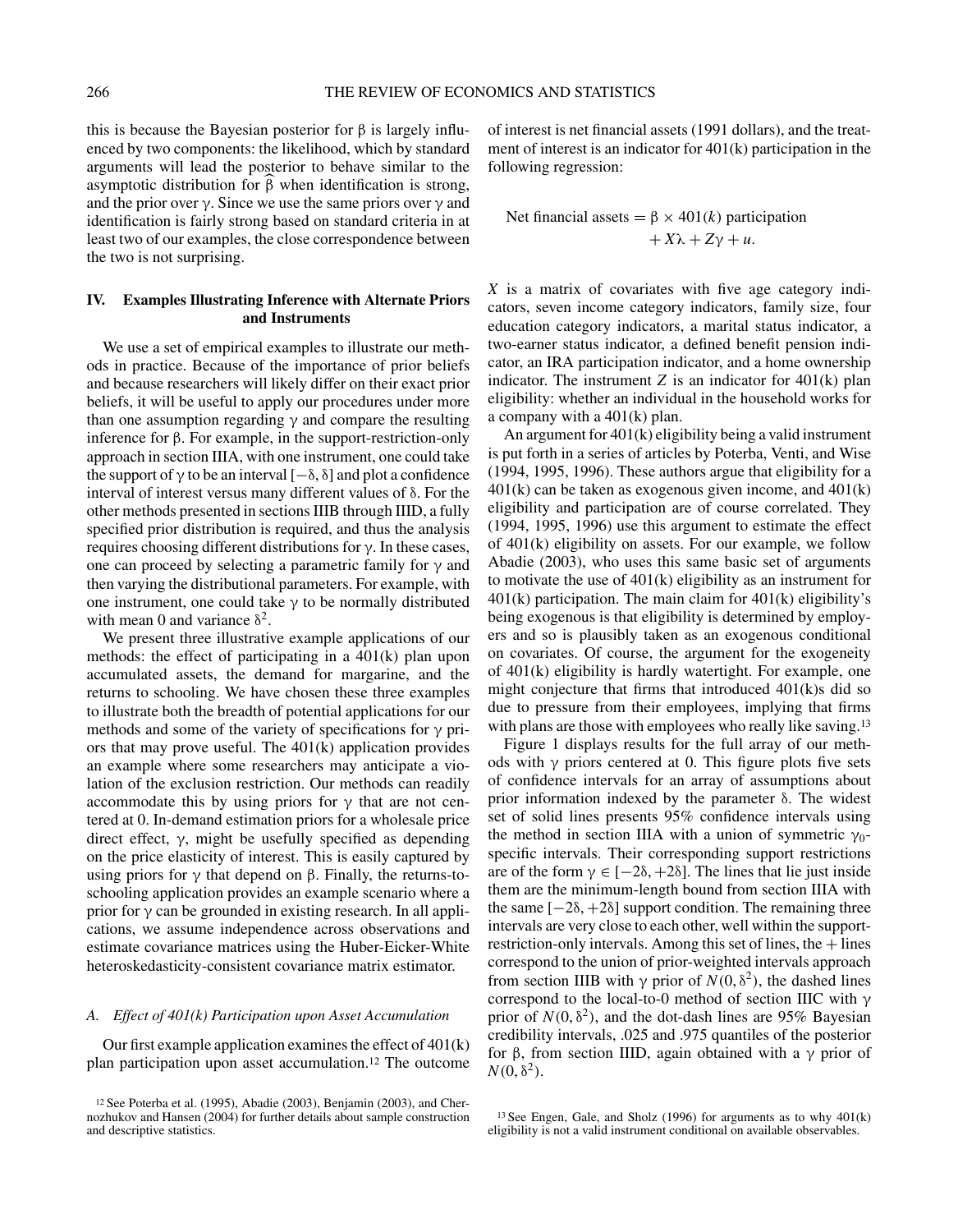Figure 1.—95% Interval Estimates from 401(k) Example



This figure presents 95% confidence intervals for the effect of 401(k) participation on net financial assets using each of our proposed methods and across various prior settings. The definition of δ differs between the support only intervals; "Union of Symmetric CI" (dark solid line) and "Minimum Length Union of CI" (light solid line) and the intervals that use the full prior; "Prior Weighted Union of CI" (+ line), "Local" (dark dashed line), and "Bayesian" (dark dash-dot line). The intervals given by the curves "Union of Symmetric CI" and "Minimum Length Union of CI" impose only the prior information that the support of  $\gamma$  is  $[-2\delta, 2\delta]$ . For the remaining intervals, we impose the prior that  $\gamma \sim N(0, \delta^2)$ . The "Local" (dark-dashed line) and "Prior Weighted Union of CI" (+ line) are almost coincident and indistinguishable in the figure.

The dominant feature of figure 1 is that there are basically two sets of intervals, those with support conditions only and those with a prior distribution for  $\gamma$ . Since the intervals constructed with support conditions necessarily require bounded support, they are not strictly comparable with the Gaussian prior distributions. However, we are confident that differences in support are not the cause of this discrepancy; it is due to the introduction of the distributional information. Similar qualitative results to those with Gaussian priors obtain using uniform priors with support  $[-2\delta, +2\delta]$ . The coincidence of the other three intervals is a combination of their common priors and the large amount of information in the data. The two support-restriction-only intervals are close in all our example applications, so henceforth we plot only one of them to minimize clutter. Likewise, we omit plotting intervals for the prior-weighted union of confidence intervals as they are very close to the local-to-0 intervals in our applications.

Of course, priors centered at 0 may be inappropriate in this example since many stories about violations of the exclusion restriction imply a positive direct effect of 401(k) eligibility on saving. Such beliefs are easily dealt with by using priors for γ with a positive mean. Figure 2 displays results for three methods, using priors consistent with beliefs that  $\gamma$ is positive. Priors are again indexed by the parameter δ. The solid lines present 95% confidence intervals using the method in section IIIA with a union of symmetric  $\gamma_0$ -specific intervals. Their corresponding support restrictions are of the form  $\gamma \in [0, +\delta]$ . The dashed lines are our local-to-0 95% confidence interval estimates from section IIIC using the prior that  $\gamma$  is uniformly distributed on [0, + $\delta$ ]. The dot-dash lines present Bayesian 95% credibility intervals from section IIID



FIGURE 2.—95% INTERVAL ESTIMATES FOR 401(K) EXAMPLE WITH POSITIVE PRIOR

This figure presents 95% confidence intervals for the effect of 401(k) participation on net financial assets across various prior settings using priors that the direct effect of  $401(k)$  eligibility on net financial assets<br>is nonnegative. The definition of  $\delta$  differs between the different intervals. The "Union of CI" intervals  $\overrightarrow{a}$  differs between the different intervals. The "Union of CI" intervals. impose only the prior information that the support of  $\gamma$  is [0,  $\delta$ ]. The "Local" interval imposes the prior that γ ∼ *U(*0, δ*)*, and the "Bayesian" interval imposes γ is normally distributed with mean and variance corresponding to the mean and variance of a  $U(0, \delta)$  random variable

with a prior for  $\gamma$  that is normally distributed with the same mean and variance used for the local-to-0 estimates.14 Since priors with positive means result in intervals shifting location, we also plot a solid line corresponding to the center point of our local-to-0 95% confidence intervals as a point estimate. The point and interval estimates of  $\beta$  of course shift downward as the prior mean for  $\gamma$  increases.

The results displayed in figure 2 suggest that there is still a significant effect of 401(k) participation on net assets, even with substantial departures from perfect instruments. For example, take the widest intervals with the support restriction of  $\gamma \in [0, 4, 000]$ , clearly distinct from  $\gamma \equiv$ 0. The corresponding confidence set for β is approximately [\$3,700, \$17,000]. While certainly different from the [ $$9,500, $17,000$ ] interval under perfect ( $\gamma \equiv 0$ ) instruments, many would still consider the [\$3,700, \$17,000] interval evidence that  $\beta$  is of an economically important size.

We also use this example to illustrate how the strength of the relationship between the instruments and endogenous variables affects the analysis and the trade-offs between strength of instruments and plausibility of the exclusion restriction. In figure 3, we plot 95% interval estimates under Uniform [0, δ] priors using the local-to-0 approach for differing strengths of instruments. The instruments in this figure were generated by taking the 401(k) eligibility instrument in the data and adding noise to it in such a way that it continues to take on values of only 0 and 1. We consider "strong," "moderate," and "weak" instruments which, respectively, correspond

 $14$  γ ∼  $N$ (δ/2, δ<sup>2</sup>/12).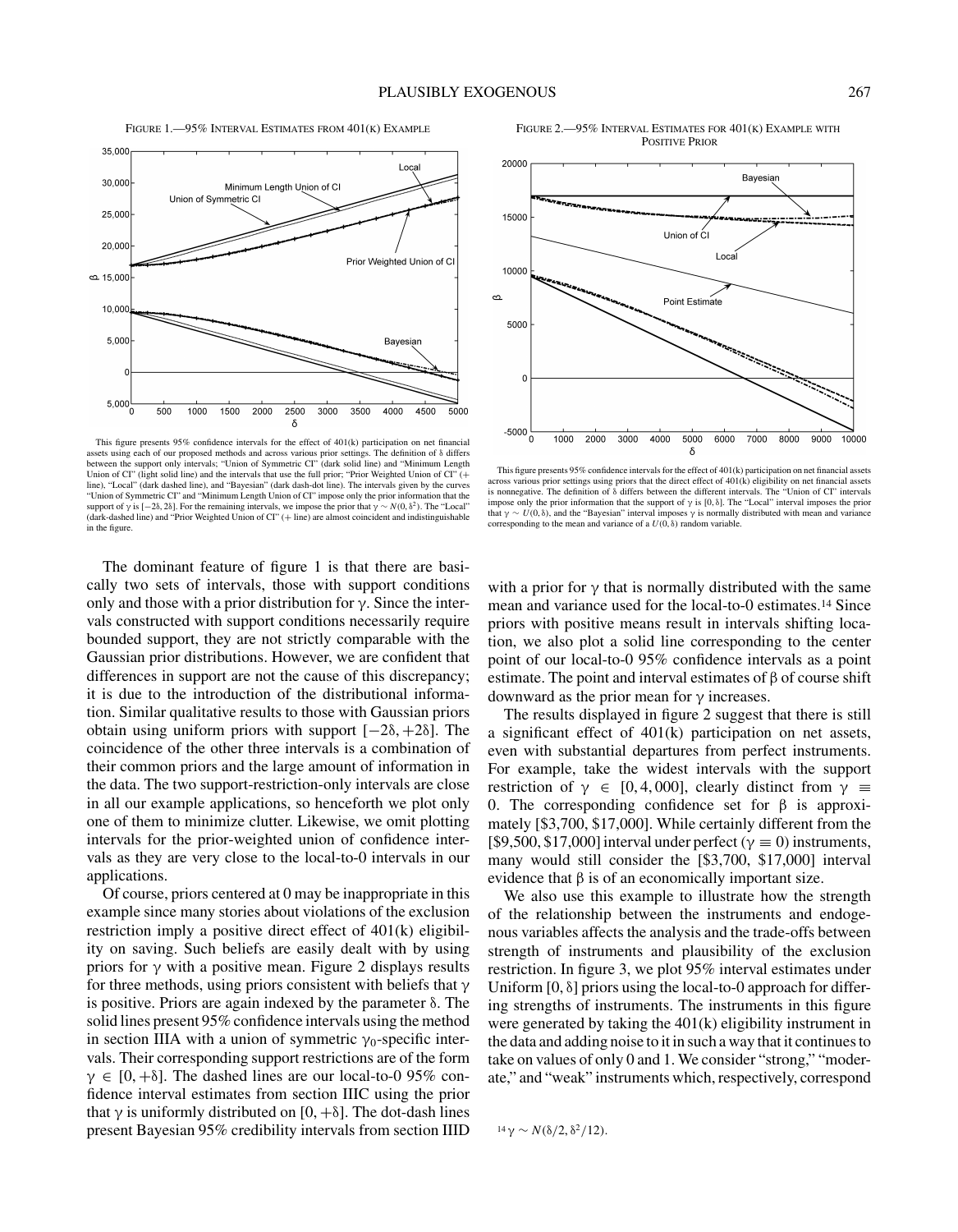Figure 3.—95% Interval Estimates for 401(k) Example with Positive Prior and Differing Strengths of Instruments



This figure presents 95% confidence intervals for the effect of 401(k) participation on net financial assets for different strengths of instruments across various prior settings using priors that the direct effect of 401(k) eligibility on net financial assets is likely nonnegative. The figure shows "Local" interval estimates using a prior that γ ∼ *U(*0, δ*)*. The strong instrument is 401(k) eligibility from the data. The moderate and weak instruments are formed by adding noise to 401(k) eligibility.

to adding no noise, a moderate amount of noise, and a large amount of noise to the original instrument.15

Looking at figure 3, we can clearly see the influence of the strength of the first-stage relationship on inference for the structural parameter of interest. As indicated earlier, the width of the confidence set increases more rapidly for weaker instruments. It is interesting that the confidence set for β with the weak instrument under the assumption that the instrument is perfect  $(\delta = 0)$  is wider than the confidence set for  $\beta$  with the strong instrument even when allowing for the direct effect of 401(k) eligibility to be as large as \$10,000 with uniform beliefs over [0, 10,000]. These gains to using the stronger instrument become even more pronounced once one starts allowing even modest violations of the exclusion restriction with the weak instrument. While this example is obviously artificial, it clearly illustrates the tradeoffs between the strength and plausibility of instruments and certainly illustrates that in some scenarios, it will be preferable, in terms of learning about β, to use a strong instrument that may not satisfy the exclusion restriction rather than a weak one that does.

### *B. Price Elasticity of Demand for Margarine*

Our second example application concerns price endogeneity in demand estimation, a canonical econometric problem.



This figure presents 95% confidence intervals for the price elasticity of the demand for margarine across various prior settings. The definition of δ differs between the different intervals. The "Union of CI" intervals impose only the prior information that the support of γ is  $[-2\delta|\beta|, 2\delta|\beta|]$ . The "Local" and "Bayesian" intervals impose the prior that γ ∼  $N(0, \delta^2 \beta^2)$ .

We use as our example the problem of estimating demand for margarine using the data of Chintagunta et al. (2005). The sample consists of weekly purchases and prices for the four most popular brands of margarine in the Denver area for 117 weeks from January 1993 to March 1995. Pooling across brands, we estimate the following model,

$$
log(Share) = \beta log(retail price) + X\lambda + Z\gamma + u,
$$

where *X* includes brand indicators, feature and display indicators, and their interactions with brand indicators. Following Chintagunta et al. (2005), we use log wholesale prices as an instrument, *Z*, for retail prices.

The argument for plausible exogeneity of wholesale prices is that they should primarily vary in response to cost shocks and should be much less sensitive to retail demand shocks than retail prices. In this example application, we illustrate the use of priors for  $\gamma$  that depend on β. It seems quite possible that researchers would be comfortable assuming that the direct effect of a wholesale price could be benchmarked relative to the elasticity with respect to the corresponding retail price.

Figure 4 displays results for three methods, using priors for γ that depend on β. Priors are again indexed by the parameter δ. The solid lines present 95% confidence intervals using the method in section IIIA with a union of symmetric  $\gamma_0$ specific intervals with support restriction  $\gamma \in [-2\delta\beta, +2\delta\beta]$ . The dashed lines are our local-to-0 95% confidence interval estimates from section IIIC using a prior that  $\gamma$  given  $\beta$  is distributed  $N(0, \delta^2 \beta^2)$ .<sup>16</sup> The dot-dash lines present Bayesian

Figure 4.—95% Interval Estimates from Margarine Example with  $\gamma|\beta$  Prior

<sup>&</sup>lt;sup>15</sup> We generate new instruments  $z^*$  as  $z^* = \phi z + (1 - \phi)w$  where *z* is 401(k) eligibility,  $\phi$  is a Bernoulli(*p*) random variable, *w* is Bernoulli( $\overline{z}$ ) random variable,  $\overline{z}$  is the sample mean of *z*, and  $\phi$  and *w* are independent. We consider three strengths of instruments: "strong" instruments with  $p = 1$ , "moderate" instruments with  $p = .5$ , and "weak" instruments with  $p = 0.3$ . By usual measures of instrument strength, none of the settings corresponds to weak instruments. For example, the first-stage *F*-statistics for the strong, moderate, and weak settings are, respectively, 7,767.9, 1,094.9, and 351.8. We use the terminology to simply denote the relative strength of the instruments.

<sup>&</sup>lt;sup>16</sup> This prior for the local-to-0 approach is implemented using the consistent 2SLS estimator  $\hat{\beta}_{2SLS}$ . In other words, our prior distribution is specified to be  $N(0, \delta^2 \hat{\beta}_{2SLS}^2)$ .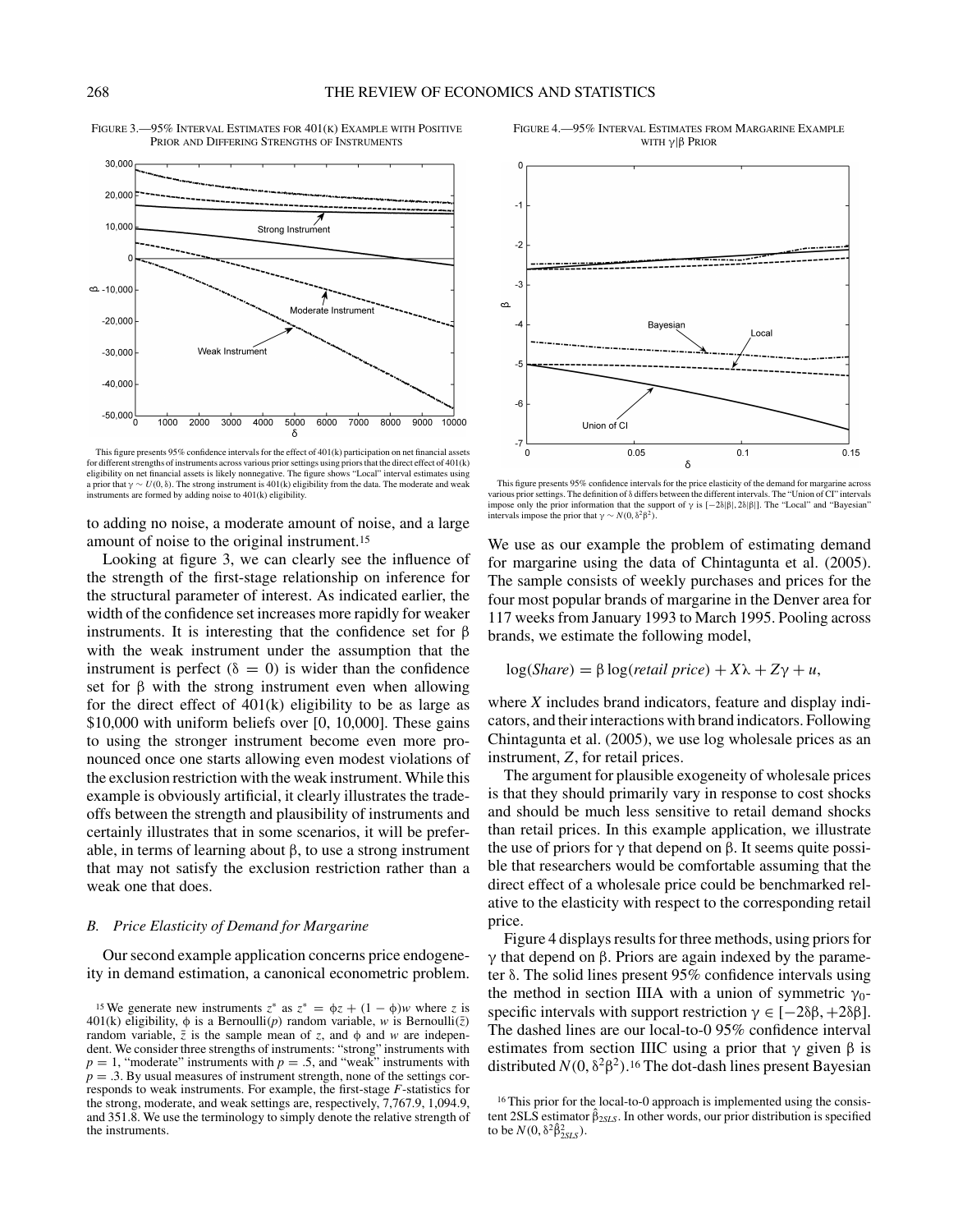95% credibility intervals from section IIID with a prior that the distribution of  $\gamma$  given β is  $N(0, \delta^2 \beta^2)$ .

Unlike the  $401(k)$  example considered above, there is a notable difference between all the intervals in figure 4. For most values of δ, the Bayesian intervals are smaller than both of the others. The two factors of support differences and information in a full prior distribution of course drive some of the discrepancy between the Bayesian and supportrestiction-only intervals. An additional source of discrepancy that is likely more important here than in the previous example application is the relatively small amount of information in the data. This leads us to believe that much of the discrepancy between the Bayesian intervals and those of the local-to-0 approximation is due to small sample effects.

A qualitative conclusion from figure 4 that is common across methods is that there can be a substantial violation of the exclusion restriction without a major change in the demand elasticity estimates. Inferences change little for a range of direct wholesale price effects up to 10% of the size of the retail price effect. Take, for example, the local-to-0 estimates, at  $\delta = 0$  the 95% confidence interval is  $(-5, -2.5)$ and at  $\delta = 10\%$  the 95% confidence interval is  $(-5.5, -2.3)$ . Put on a standard markup basis using the inverse elasticity rule, the corresponding mark-up intervals are [20% to 40%] and [18% to 44%]. For many, if not all, purposes, this is a small change in the implied mark-ups.

### *C. Returns to Schooling*

Our final example application is estimating the returns to schooling using quarter of birth as instruments, as in Angrist and Krueger (1991). The sample consists of 329,509 males from the 1980 U.S. Census who were born between 1930 and 1939. For this illustration, we estimate the following model determining log wages:

log*(Wage)* = β*School* + *X*λ + *Z*γ + *u*,

where the dependent variable is the log of the weekly wage, *School* is reported years of schooling, and *X* is a vector of covariates consisting of state and year of birth fixed effects. To sidestep weak and many instrument issues, we use only the three-quarter of birth indicators, with being born in the first quarter of the year as the excluded category, as instruments *Z*, and do not report results using interactions between quarter of birth and other regressors.17

Angrist and Krueger (1991) argue that quarter of birth is a valid instrument, correlated with schooling attainment and uncorrelated with unobserved taste or ability factors that influence earnings. Angrist and Krueger (1991) examine data from three decennial censuses and find that people born in the first quarter of the year have less schooling on average

This figure presents 95% confidence intervals for the returns to schooling across various prior settings. The definition of δ differs between the different intervals. The "Union of CI" intervals impose only the prior information that the γ takes on values within the cube  $[-2\delta, 2\delta]^3$ . The "Local" and "Bayesian" intervals impose the prior that γ ∼ *N(*0, δ<sup>2</sup>*I*3*)* where *I*<sup>3</sup> is a 3 × 3 identity matrix.

than those born later in the year. This correlation of quarter of birth and schooling is uncontroversial. However, there is considerable debate about these instruments' validity due to correlation between birth quarter and other determinants of wages (Bound & Jaeger, 1996; Bound, Jaeger, & Baker, 1995). Bound et al. (1995) go beyond this in providing wellmotivated back-of-the-envelope calculations of a plausible range for direct effects of quarter of birth on wages. They come up with an approximate magnitude of a direct effect of quarter of birth on wages of about 1%. Such calculations are directly useful in our framework, informing our choice of prior for γ.

Results are displayed in figure 5. This figure plots three sets of confidence intervals for an array of assumptions about prior information indexed by the parameter δ. The solid lines represent 95% confidence intervals using the method in section IIIA with a union of symmetric  $\gamma_0$ -specific intervals. Their corresponding support restrictions are of the form  $\gamma \in [-2\delta, +2\delta]^3$ . The dashed lines present 95% confidence intervals for our local-to-0 method in section IIIC using priors for γ that are  $N(0, δ^2I)$ . Finally, the dot-dash lines present Bayesian 95% credibility intervals using the model in section IIID with *N*(0, δ<sup>2</sup>*I*) priors for γ. The vertical line at δ = .005 provides a reference point for priors motivated by the Bound et al. approximate magnitude for the direct effect of quarter of birth of 1%.

The intervals in figure 5 suggest that the data are essentially uninformative about the returns to schooling under priors consistent with the evidence in Bound et al. (1995). Using the Bound et al. (1995) calculations as an upper bound on the magnitude of  $\gamma$  would require us to focus attention in a  $\delta$ range near .005. At  $\delta = .005$ , the local-to-0 95% confidence interval for β is [3.4% to 18.3%], which we consider uninformative about the returns to years of school. In order for these



Figure 5.—95% Interval Estimates from Returns-to-Schooling

<sup>&</sup>lt;sup>17</sup> The first-stage F-statistic from the specification with three instruments is 36.07, which is well within the range where one might expect the usual asymptotic approximation to perform adequately.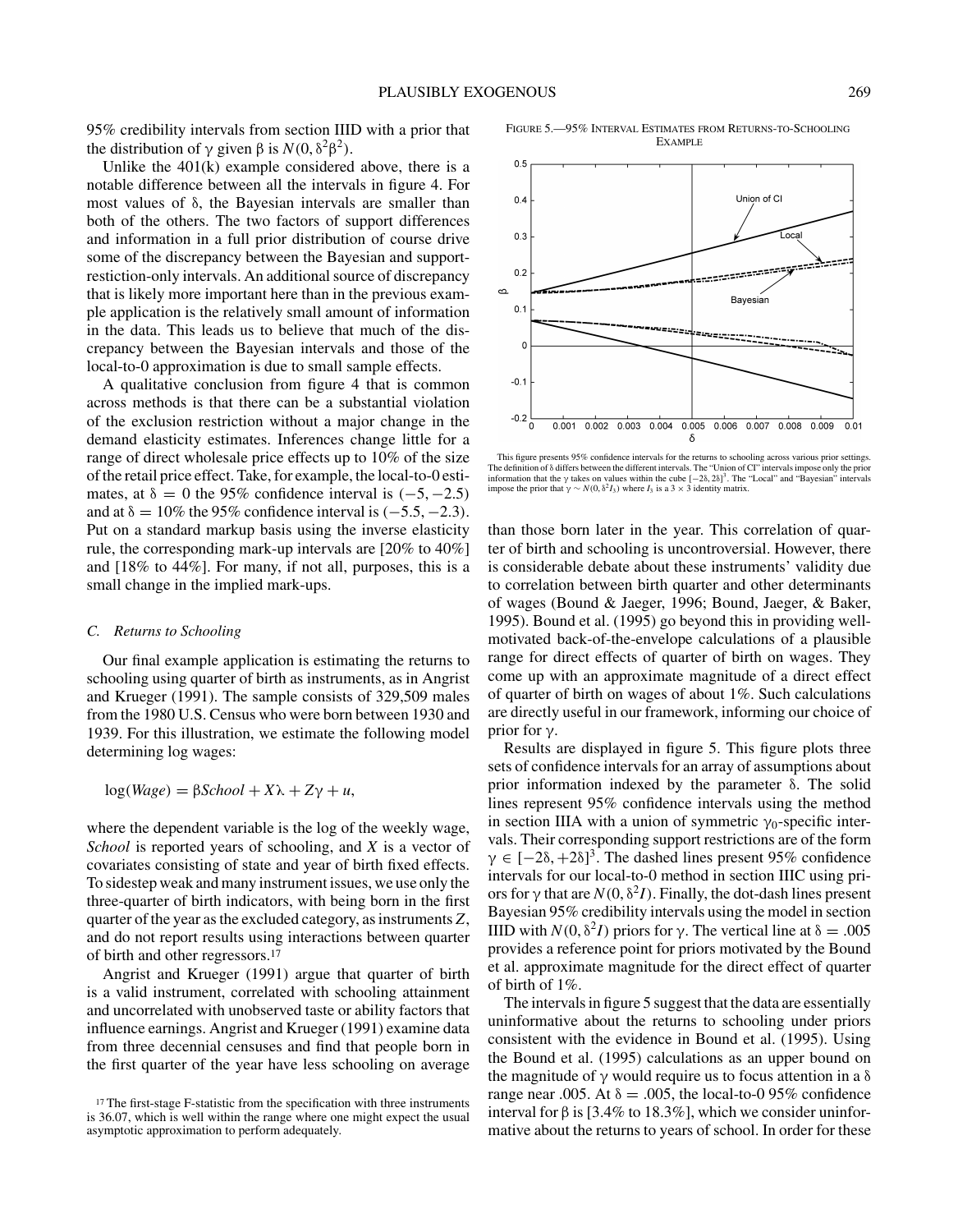confidence intervals to be informative in our judgment, prior beliefs regarding  $\gamma$  must be much more concentrated near 0. For example, using the support-restriction-only intervals, one would need to be sure that the magnitude of  $\gamma$  was less than .002 to obtain a confidence interval for β that excluded 5%.

## **V. Other Approaches**

There are, of course, many approaches to performing sensitivity analysis and for dealing with unidentified parameters in the statistics and econometrics literatures. The methods we discuss in this paper complement these approaches and provide economists tractable ways to proceed when using less-than-perfect instruments and to summarize changes to inference across a variety of prior beliefs about the unidentified parameter γ.

Many classical approaches to sensitivity analysis focus on the bias of a point estimator of a parameter of interest and investigate how the bias of the estimator relates to unidentified nuisance parameters. (See, for example, Rosenbaum, 2002, for a textbook discussion of this approach, as well as Rosenbaum, 1987, Gastwirth, Krieger, & Rosenbaum, 1998, and Imbens, 2003, for specific examples. This basic approach has also been considered in the IV framework by Angrist, Imbens, & Rubin, 1996, and Hahn & Hausman, 2003.

Relative to the approaches noted, the methods we advocate not only address the changes in location of the parameter estimate but also provide simple ways to combine the information in the data with beliefs about  $\gamma$  to obtain valid inferential statements, such as confidence intervals, about the parameter of interest, β. As such, the methods we advocate are clearly related to the broader literature regarding obtaining bounds for partially identified parameters. Manski (2003) provides an overview of such approaches, and Horowitz and Manski (1995), Hotz, Mullin, and Sanders (1997), and Manski and Pepper (2000) provide interesting examples. More recently, Chernozhukov, Hong, and Tamer (2007) provide a very general framework for obtaining inferential statements in models in which parameters are set identified rather than point identified. In contemporaneous research,18 Small (2007) provides an approach to obtaining bounds in overidentified linear IV models. Nevo and Rosen (2008) also consider bounds in linear IV models assuming the signs of correlations among unobservables and instruments are known. As with Small (2007) and Nevo and Rosen (2008), our bounds approach in section IIIA is clearly a special case of the general bounds framework, which is easy to implement and involves placing support restrictions over an easily interpretable parameter.

A drawback of the bounds approaches is that they do not make use of any beliefs about the likelihood of possible violations of the exclusion restriction that a researcher might have, and using these beliefs may help refine inference. Incorporating completely specified prior distributions for unidentified parameters is easy in a Bayesian framework. Priors over unidentified parameters have been used in, for example, Frangakis and Rubin (2002), Hirano et al. (2000), and Imbens and Rubin (1997) in treatment effects contexts. Our approaches in sections IIIB to IIID also make use of completely specified priors for  $\gamma$  in an IV model and provide a useful complement to the existing literature.

## **VI. Conclusion**

When using IV methods, researchers routinely provide informal arguments that their instruments satisfy the instrument exclusion restriction but recognize that this may only be approximately true. However, inference in these settings then typically proceeds under the assumption that the IV exclusion restriction holds exactly. We have presented alternative approaches to inference that do not impose the assumption that instruments exactly satisfy an exclusion restriction; they need only be plausibly exogenous. Our methods provide an improved match between researchers' assumptions of plausible exogeneity and their methods of inference.

All of our approaches involve using some sort of prior information regarding the extent of deviations from the exact exclusion restriction. Many of the usual arguments that researchers use to justify exclusion restrictions are naturally viewed as providing information about prior beliefs about violation of these restrictions. Our contribution is to provide a practical method of incorporating this information. We provide a tool set for applied researchers to conduct inference about parameters of interest even when the the set of available instruments is imperfect. We demonstrate the utility of our approach through three empirical applications. While decreasing inference precision, inference regarding the parameters of interest remains economically informative under a priori moderate violations of the exclusion restriction in two of the three applications. Useful inference is clearly feasible with instruments that are only plausibly exogenous.

Overall, our methods provide tools to applied researchers that allow them to expand the set of instruments they consider and the set of problems they tackle. Since our methods account for both sampling uncertainty and uncertainty about the validity of the instruments, they allow researchers to do inference about treatment effects even when instruments may not be perfect. Viewing research in this way shifts the focus from finding instruments that are perfect to finding instruments that allow economically informative inference after accounting for their possible imperfection.

#### **REFERENCES**

- Abadie, A., "Semiparametric Instrumental Variable Estimation of Treatment Response Models," *Journal of Econometrics* 113 (2003), 231–263.
- Andrews, D. W. K., "Heteroskedasticity and Autocorrelation Consistent Covariance Matrix Estimation," *Econometrica* 59 (1991), 817–858.
- Angrist, J. D., G. W. Imbens, and D. B. Rubin, "Identification of Causal Effects Using Instrumental Variables," *Journal of the American Statistical Association* 91 (1996), 444–455.

<sup>18</sup> See also Berkowitz, Caner, and Fang (2006).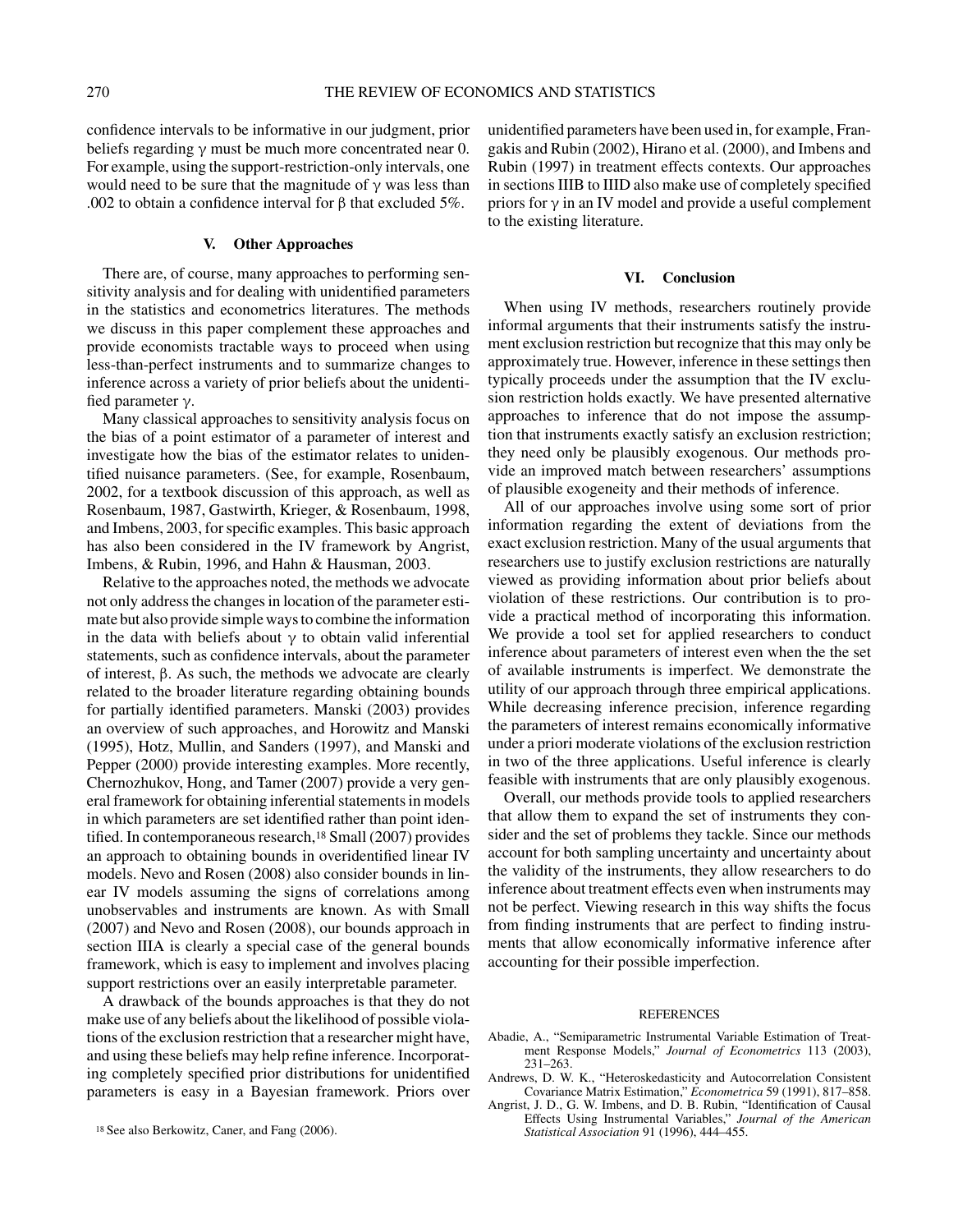- Angrist, J. D., and A. Krueger, "Does Compulsory Schooling Attendance Affect Schooling and Earnings?" *Quarterly Journal of Economics* 106 (1991), 979–1014.
- Angrist, J. D., and A. Krueger, "Why Do World War II Veterans Earn More Than Nonveterans?" *Journal of Labor Economics* 12 (1994), 74–97.
- Benjamin, Daniel J., "Do 401(k)s Increase Saving? Evidence from Propensity Score Subclassification," *Journal of Public Economics* 87 (2003), 1259–1290.
- Berkowitz, D., M. Caner, and Y. Fang, "Are Nearly 'Exogenous Instruments' Reliable?" Mimeograph (2006).
- Bound, J., and D. A. Jaeger, "On the Validity of Season of Birth as an Instrument in Wage Equations: A Comment on Angrist and Krueger's 'Does Compulsory Attendance Affect Schooling and Earnings?"' NBER working paper no. 5835 (1996).
- Bound, J., D. A. Jaeger, and R. M. Baker, "Problems with Instrumental Variables Estimation When the Correlation between the Instruments and the Endogenous Explanatory Variable Is Weak," *Journal of the American Statistical Association* 90 (1995), 443–450.
- Chernozhukov V., and C. Hansen, "The Impact of 401K Participation on Savings: An IV-QR Analysis," this review 86 (2004), 735–751.
- Chernozhukov, V., H. Hong, and E. Tamer, "Estimation and Inference on Identified Parameter Sets," *Econometrica* 75 (2007), 1243–1284.
- Chintagunta, P. K., J. P. Dubé, and K. Y. Goh, "Beyond the Endogeneity Bias: The Effect of Unmeasured Brand Characteristics on Household-Level Brand Choice Models," *Management Science* 51 (2005), 832–849.
- Conley, T. G., "GMM with Cross Sectional Dependence," *Journal of Econometrics* 92 (1999), 1–45.
- Conley, T., C. Hansen, and P. Rossi, "Plausibly Exogenous," SSRN working paper (2007).
- Conley, T., C. Hansen, P. Rossi, and R. E. McCullogh, "A Non-Parametric Bayesian Approach to the Instrumental Variable Problem," University of Chicago, working paper (2006).
- Engen, E. M., W. G. Gale, and J. K. Scholz, "The Illusory Effects of Saving Incentives on Saving," *Journal of Economic Perspectives* 10 (1996), 113–138.
- Frangakis, C., and D. Rubin, "Principal Stratification in Causal Inference," *Biometrics* 58 (2002), 21–29.
- Gastwirth, J. L., A. M. Krieger, and P. R. Rosenbaum, "Dual and Simultaneous Sensitivity Analysis for Matched Pairs," *Biometrika* 85 (1998), 907–920.
- Hahn, J., and J. A. Hausman, "IV Estimation with Valid and Invalid Instruments," MIT Department of Economics working paper no. 03-26 (2003).
- Hirano, K., G. Imbens, D. Rubin, and X. Zhou, "Assessing the Effect of an Influenza Vaccine in an Encouragement Design," *Biostatistics* 1 (2000), 69–88.
- Horowitz J., and C. F. Manski, "Identification and Robustness with Contaminated and Corrupted Data," *Econometrica* 63 (1995), 281–302.
- Hotz, V. J., C. Mullin, and S. Sanders, "Bounding Causal Effects from a Contaminated Natural Experiment: Analysing the Effects of Teenage Childbearing," *Review of Economic Studies* 64 (1997), 575–603.
- Imbens, G. W., "Sensitivity to Exogeneity Assumptions in Program Evaluation," *American Economic Review, Papers and Proceedings* 93 (2003), 126–132.
- Imbens, G. W., and C. F. Manski, "Confidence Intervals for Partially Identified Parameters," *Econometrica* 72 (2004), 1845–1857.
- Imbens, G.W., and D. Rubin, "Bayesian Inference for Causal Effects in Randomized Experiments with Noncompliance," *Annals of Statistics* 25 (1997), 305–327.
- Manski, C. F., *Partial Identification of Probability Distributions* (Berlin: Springer-Verlag, 2003).
- Manski, C. F., and J. V. Pepper, "Monotone Instrumental Variables: With an Application to the Returns to Schooling," *Econometrica* 68 (2000), 997–1010.
- Nevo, A., and A. Rosen, "Inference with Imperfect Instrumental Variables," mimeograph (2008).
- Poterba, J. M., S. Venti, and D. Wise, "Targeted Retirement Saving and the Net Worth of Elderly Americans," *American Economic Review* 84 (1994), 180–185.
	- "Do 401(k) Contributions Crowd Out Other Private Saving?" *Journal of Public Economics* 58 (1995), 1–32.
	- ——— "How Retirement Saving Programs Increase Saving," *Journal of Economic Perspectives* 10 (1996), 91–112.
- Rosenbaum, P. R., "Sensitivity Analysis for Certain Permutation Inferences in Matched Observational Studies," *Biometrika* 74 (1987), 13–26. ——— *Observational Studies*, 2nd ed. (Berlin: Springer-Verlag, 2002).
- Rossi, P. G. Allenby, and R. E. McCulloch, *Bayesian Statistics and Marketing* (Hoboken, NJ: Wiley, 2005).
- Small, D., "Sensitivity Analysis for Instrumental Variables Regression with Overidentifying Restrictions," *Journal of the American Statistical Association* 102 (2007), 1049–1058.
- White, H., *Asymptotic Theory for Econometricians*, rev. ed. (San Diego: Academic Press, 2001).

#### APPENDIX

#### **A.1. Regularity Conditions for Convergence of Union of Prior-Weighted Confidence Intervals**

Standard regularity conditions<sup>19</sup> and continuity of  $a(\cdot)$ ,  $a(\cdot)$  are sufficient for  $CI_{FN}(1 - \alpha, a(\cdot), a(\cdot))$  defined by equation (11) to have proper limiting coverage. To see this, note,

$$
\Pr{\beta \in CI_N(\gamma_0) \mid \gamma = \gamma_0} \n= \Pr{z_{\alpha(\gamma_0) - \alpha(\gamma_0)} \leq -\widehat{V}(\gamma_0)^{-1/2}\sqrt{N}(\widehat{\beta}(\gamma_0) - \beta) \leq z_{1 - \alpha(\gamma_0)} \mid \gamma = \gamma_0} \n= G_N(z_{1 - \alpha(\gamma_0)}) - G_N(z_{\alpha(\gamma_0) - \alpha(\gamma_0)}),
$$

where  $G_n$  does not depend on  $\gamma$  since

$$
\widehat{\beta}(\gamma_0) - \beta \mid \gamma = \gamma_0 \text{ is } (X'P_ZX)^{-1}X'P_z\varepsilon
$$
  
and  $\widehat{V}(\gamma_0) = h(X, Z, e(\gamma_0))$   
where  $e(\gamma_0) \mid \gamma = \gamma_0 \text{ is } Y - Z\gamma_0 - X\widehat{\beta}(\gamma_0) = \varepsilon - X(X'P_zX)^{-1}X'P_z\varepsilon$ .

Also, under standard regularity conditions,

$$
- \widehat{V}(\gamma_0)^{-1/2} \sqrt{N}(\widehat{\beta}(\gamma_0) - \beta)
$$
  
=  $h(X, Z, e(X, Z, \varepsilon))^{-1/2} \left(\frac{X'P_z X}{N}\right) \frac{1}{\sqrt{N}} X' P_z \varepsilon \xrightarrow{d} N(0, 1)$   
 $\implies G_N(w) \longrightarrow \Phi(w)$  pointwise for all w.

Now

$$
\Pr{\beta \in CI_{F,N}} = \int \Pr{\beta \in CI_{F,N} | \gamma = \gamma_0} dF(\gamma_0)
$$
  
\n
$$
\geq \int \Pr{\beta \in CI_N(\gamma_0) | \gamma = \gamma_0} dF(\gamma_0)
$$
  
\n
$$
= \int [G_N(z_{1-a(\gamma_0)}) - G_N(z_{a(\gamma_0)-a(\gamma_0)})] dF(\gamma_0)
$$
  
\n
$$
\longrightarrow \int [1 - a(\gamma_0)] dF(\gamma_0) - \int [\alpha(\gamma_0) - a(\gamma_0)] dF(\gamma_0)
$$
  
\n
$$
= 1 - \alpha,
$$

where the first inequality follows because  $\{\beta \in CI_N(\gamma_0) \mid \gamma = \gamma_0\}$  implies  ${\beta \in Cl_{FN} \mid \gamma = \gamma_0}$ ; the interchange of the limit and integral follows from  $|G_N(h(\gamma))dF| \leq dF$ , which is integrable,  $\alpha(\cdot)$ ,  $a(\cdot)$  continuous, and convergence a.e.; and the last equality from  $\int \alpha(\gamma_0) dF(\gamma_0) = \alpha$  by construction.

#### **A.2. Behavior of 2SLS Estimator under γ Local-to-0 Approximation**

To obtain the approximation in section IIIC, we model  $\gamma$  as being local to 0.20 Explicitly referencing the dependence of  $\gamma$  on the sample size using the subscript *N*, we represent  $\gamma$  in structural equation (2) as

<sup>19</sup> For example, one could assume the following: As  $N \to \infty$ , the following convergence results hold jointly: (a)  $Z'Z/N \stackrel{p}{\rightarrow} M_{ZZ}$ , for  $M_{ZZ} =$  $\lim E\{Z/Z/N\}$ , a positive-definite matrix; (b)  $Z'X/N \stackrel{p}{\rightarrow} M_{ZZ}$ , for  $M_{ZX} =$  $\lim_{x \to \infty} E\{Z^{\prime}X/N\}$ , a full-rank matrix; (c)  $Z^{\prime}\epsilon/N \stackrel{P}{\rightarrow} 0$ , and  $Z^{\prime}\epsilon/\sqrt{N} \stackrel{d}{\rightarrow} N(0, V)$ for  $V = \lim E\{Z' \epsilon \epsilon' Z/N\}.$ 

<sup>20</sup> It is a straightforward extension to model  $\gamma$  as being local to any known value.